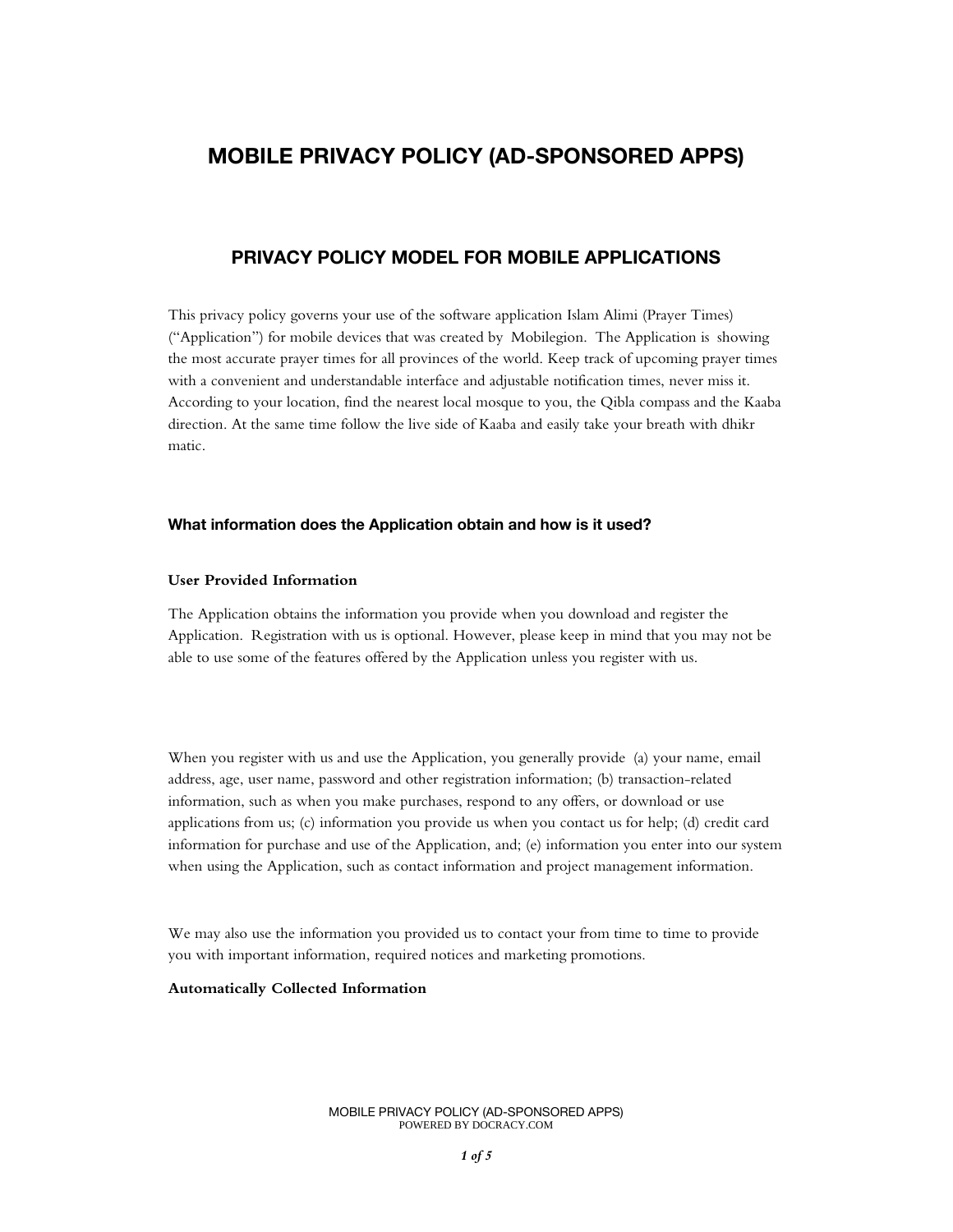In addition, the Application may collect certain information automatically, including, but not limited to, the type of mobile device you use, your mobile devices unique device ID, the IP address of your mobile device, your mobile operating system, the type of mobile Internet browsers you use, and information about the way you use the Application.

#### **Does the Application collect precise real time location information of the device?**

This Application collects information about the location of your mobile device for showing nearby mosques.

# **Do third parties see and/or have access to information obtained by the Application?**

Yes. We will share your information with third parties only in the ways that are described in this privacy statement.

We may disclose User Provided and Automatically Collected Information:

- as required by law, such as to comply with a subpoena, or similar legal process;
- when we believe in good faith that disclosure is necessary to protect our rights, protect your safety or the safety of others, investigate fraud, or respond to a government request;
- with our trusted services providers who work on our behalf, do not have an independent use of the information we disclose to them, and have agreed to adhere to the rules set forth in this privacy statement.
- if Mobilegion is involved in a merger, acquisition, or sale of all or a portion of its assets, you will be notified via email and/or a prominent notice on our Web site of any change in ownership or uses of this information, as well as any choices you may have regarding this information.
- to advertisers and third party advertising networks and analytics companies as described in the section below

#### **Automatic Data Collection and Advertising**

We may work with analytics companies to help us understand how the Application is being used,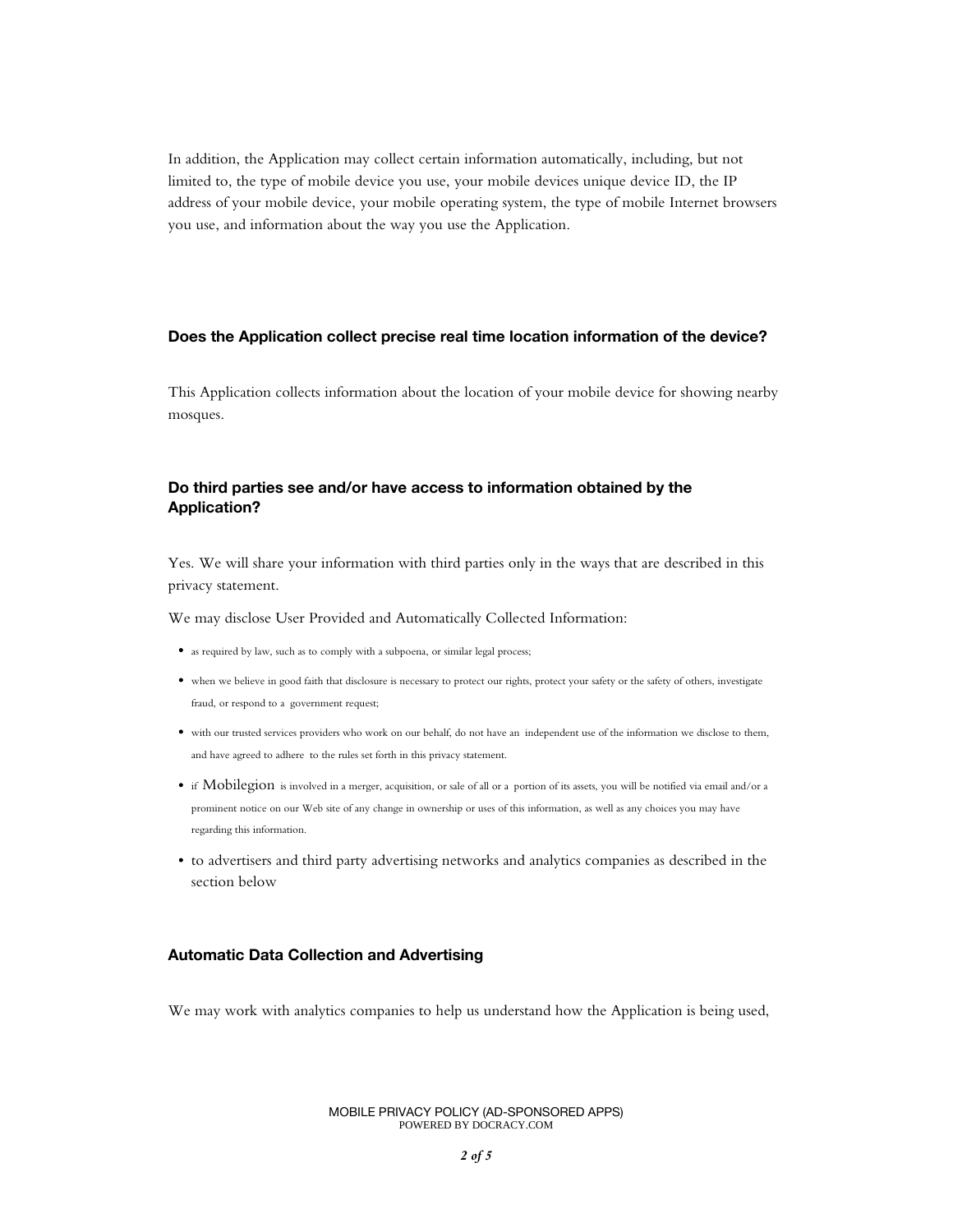such as the frequency and duration of usage. We work with advertisers and third party advertising networks, who need to know how you interact with advertising provided in the Application which helps us keep the cost of the Application free. Advertisers and advertising networks use some of the information collected by the Application, including, but not limited to, the unique identification ID of your mobile device and your mobile telephone number. To protect the anonymity of this information, we use an encryption technology to help ensure that these third parties can't identify you personally. These third parties may also obtain anonymous information about other applications you've downloaded to your mobile device, the mobile websites you visit, your non-precise location information (e.g., your zip code), and other non- precise location information in order to help analyze and serve anonymous targeted advertising on the Application and elsewhere. We may also share encrypted versions of information you have provided in order to enable our partners to append other available information about you for analysis or advertising related use.

If you'd like to opt-out from third party use of this type of information to help serve targeted advertising, please visit the section entitled "Opt-out" below.

# **What are my opt-out rights?**

There are multiple opt-out options for users of this Application:

Opt-out of all information collection by uninstalling the Application: You can stop all collection of information by the Application easily by uninstalling the Application. You may use the standard uninstall processes as may be available as part of your mobile device or via the mobile application marketplace or network. You can also request to opt-out via email, at info@mobilegion.net.

Opt-out from the use of information to serve targeted advertising by advertisers and/or third party network advertisers: you may at any time opt-out from further allowing us to have access to your location data by using your phone settings.

#### **Data Retention Policy, Managing Your Information**

We will retain User Provided data for as long as you use the Application and for a reasonable time thereafter. We will retain Automatically Collected information for up to 24 months and thereafter may store it in aggregate. If you'd like us to delete User Provided Data that you have provided via the Application, please contact us at info@mobilegion.netand we will respond in a reasonable time. Please note that some or all of the User Provided Data may be required in order for the Application to function properly.